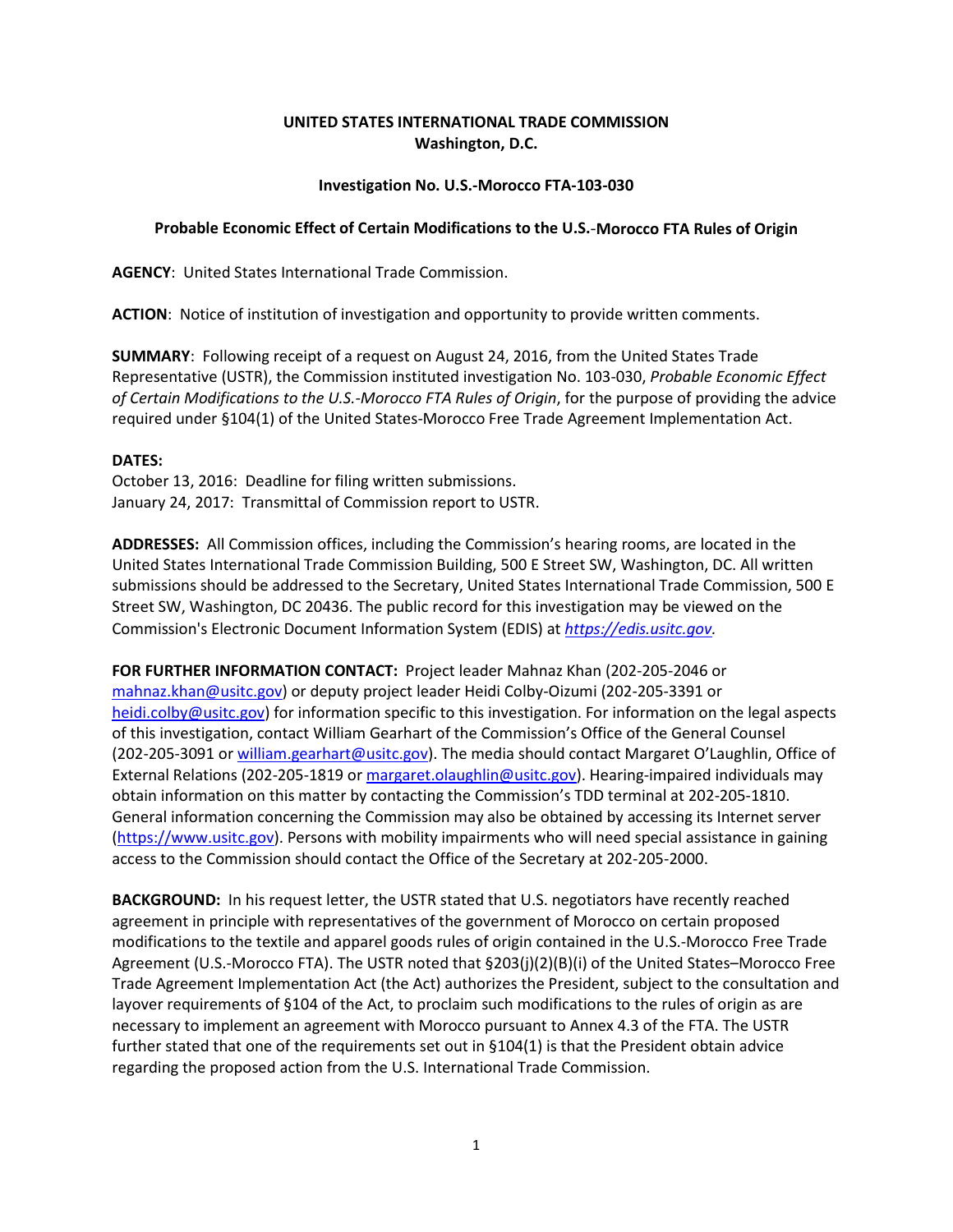In his request letter, the USTR asked that the Commission provide advice on the probable economic effect of the proposed modifications on U.S. trade under the U.S.-Morocco FTA, total U.S. trade, and on domestic producers of the affected articles. The affected articles identified in the proposal are certain apparel goods, including dresses, skirts, blouses, tops, shirts, shirt-blouses, and pants. The request letter and the complete list of proposed modifications are available on the Commission's website at [https://www.usitc.gov/research\\_and\\_analysis/what\\_we\\_are\\_working\\_on.htm.](https://www.usitc.gov/research_and_analysis/what_we_are_working_on.htm) As requested, the Commission will provide its advice to USTR by January 24, 2017.

**WRITTEN SUBMISSIONS**: No public hearing is planned for this investigation. However, interested parties are invited to file written submissions concerning this investigation. All written submissions should be addressed to the Secretary, and all such submissions should be received not later than 5:15 p.m., October 13, 2016. All written submissions must conform with the provisions of §201.8 of the *Commission's Rules of Practice and Procedure* (19 C.F.R. 201.8). Section 201.8 and the Commission's Handbook on Filing Procedures require that interested parties file documents electronically on or before the filing deadline and submit eight (8) true paper copies by 12:00 p.m. eastern time on the next business day. In the event that confidential treatment of a document is requested, interested parties must file, at the same time as the eight paper copies, at least four (4) additional true paper copies in which the confidential information must be deleted (see the following paragraph for further information regarding confidential business information). Persons with questions regarding electronic filing should contact the Office of the Secretary, Docket Services Division (202-205-1802).

**CONFIDENTIAL BUSINESS INFORMATION**. Any submissions that contain confidential business information must also conform to the requirements of §201.6 of the Commission's Rules of Practice and Procedure (19 CFR 201.6). Section 201.6 of the rules requires that the cover of the document and the individual pages be clearly marked as to whether they are the "confidential'' or ''non-confidential'' version, and that the confidential business information is clearly identified by means of brackets. All written submissions, except for confidential business information, will be made available for inspection by interested parties.

The Commission may include some or all of the confidential business information submitted in the course of this investigation in the report it sends to the USTR. As requested, the Commission will issue a public version of its report, with any confidential business information deleted, shortly after it transmits its report. All information, including confidential business information, submitted in this investigation may be disclosed to and used: (i) by the Commission, its employees and Offices, and contract personnel (a) for developing or maintaining the records of this or a related proceeding, or (b) in internal investigations, audits, reviews, and evaluations relating to the programs, personnel, and operations of the Commission including under 5 U.S.C. Appendix 3; or (ii) by U.S. government employees and contract personnel for cybersecurity purposes. The Commission will not otherwise disclose any confidential business information in a manner that would reveal the operations of the firm supplying the information.

**SUMMARIES OF WRITTEN SUBMISSIONS**: The Commission intends to publish summaries of the positions of interested persons in an appendix to its report. Persons wishing to have a summary of their position included in the appendix should include a summary with their written submission. The summary may not exceed 500 words, should be in MSWord format or a format that can be easily converted to MSWord, and should not include any confidential business information. The summary will be published as provided if it meets these requirements and is germane to the subject matter of the investigation. In the appendix the Commission will identify the name of the organization furnishing the